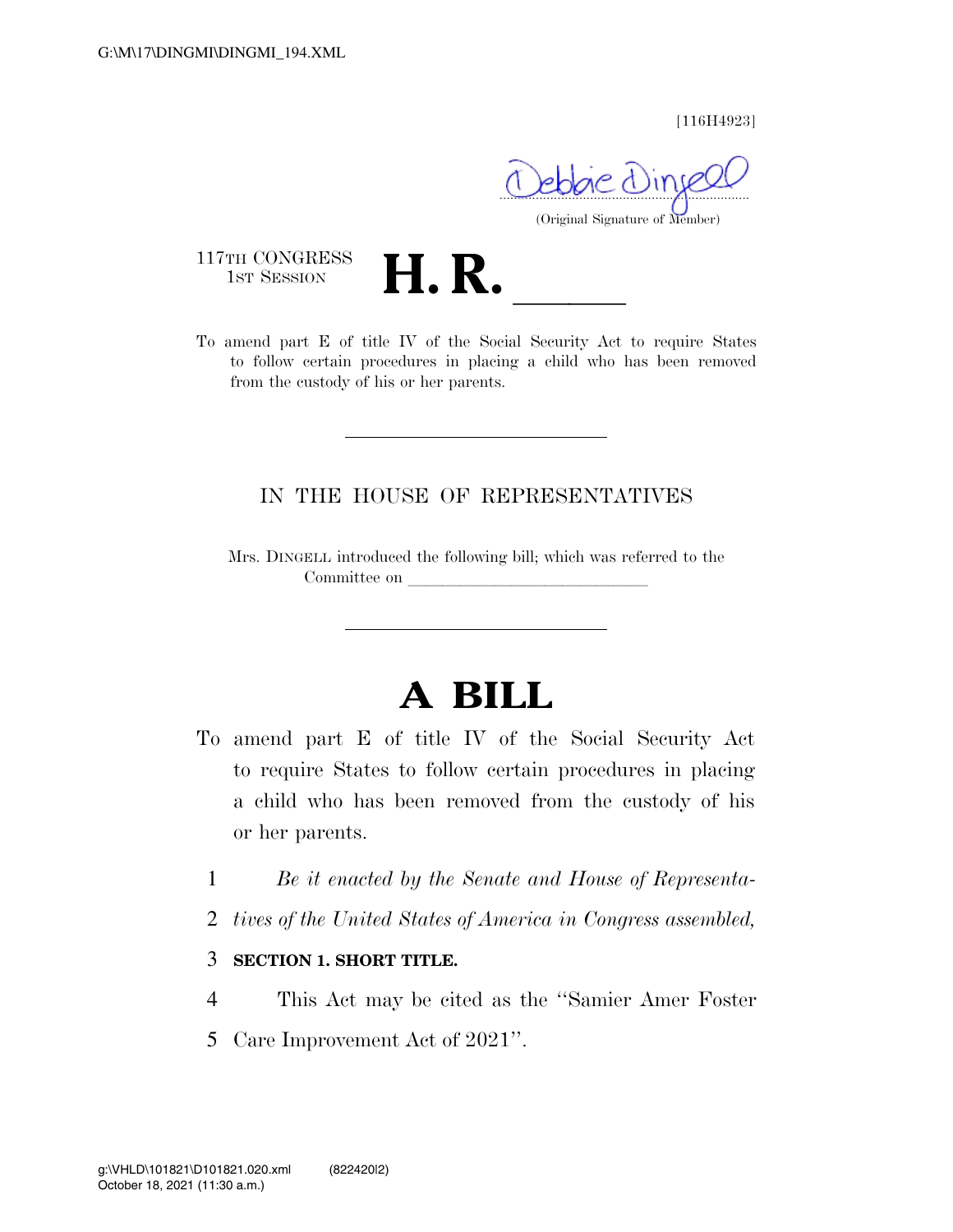|                | 1 SEC. 2. REQUIREMENT THAT STATES FOLLOW CERTAIN   |
|----------------|----------------------------------------------------|
| $\overline{2}$ | PROCEDURES IN PLACING A CHILD RE-                  |
| 3              | MOVED FROM THE CUSTODY OF HIS OR HER               |
| $\overline{4}$ | PARENTS.                                           |
| 5 <sup>5</sup> | (a) IN GENERAL.—Section $471(a)(29)$ of the Social |

6 Security Act  $(42 \text{ U.S.C. } 671(a)(29))$  is amended to read 7 as follows:

8  $\frac{4}{29}$  provides that

 ''(A) within 30 days after the removal of a child from the custody of the parent or par- ents of the child, the State shall exercise due diligence to identify and provide notice to all adult grandparents and other adult relatives of the child (including any other adult relatives suggested by the parents), subject to exceptions 16 due to family or domestic violence, that—

17 ''(i) specifies that the child has been 18 or is being removed from the custody of 19 the parent or parents of the child;

 $\frac{1}{1}$  (ii) explains the options the relative has under Federal, State, and local law to participate in the care and placement of 23 the child, including any options that may be lost by failing to respond to the notice; 25 ''(iii) describes the requirements under paragraph (10) of this subsection to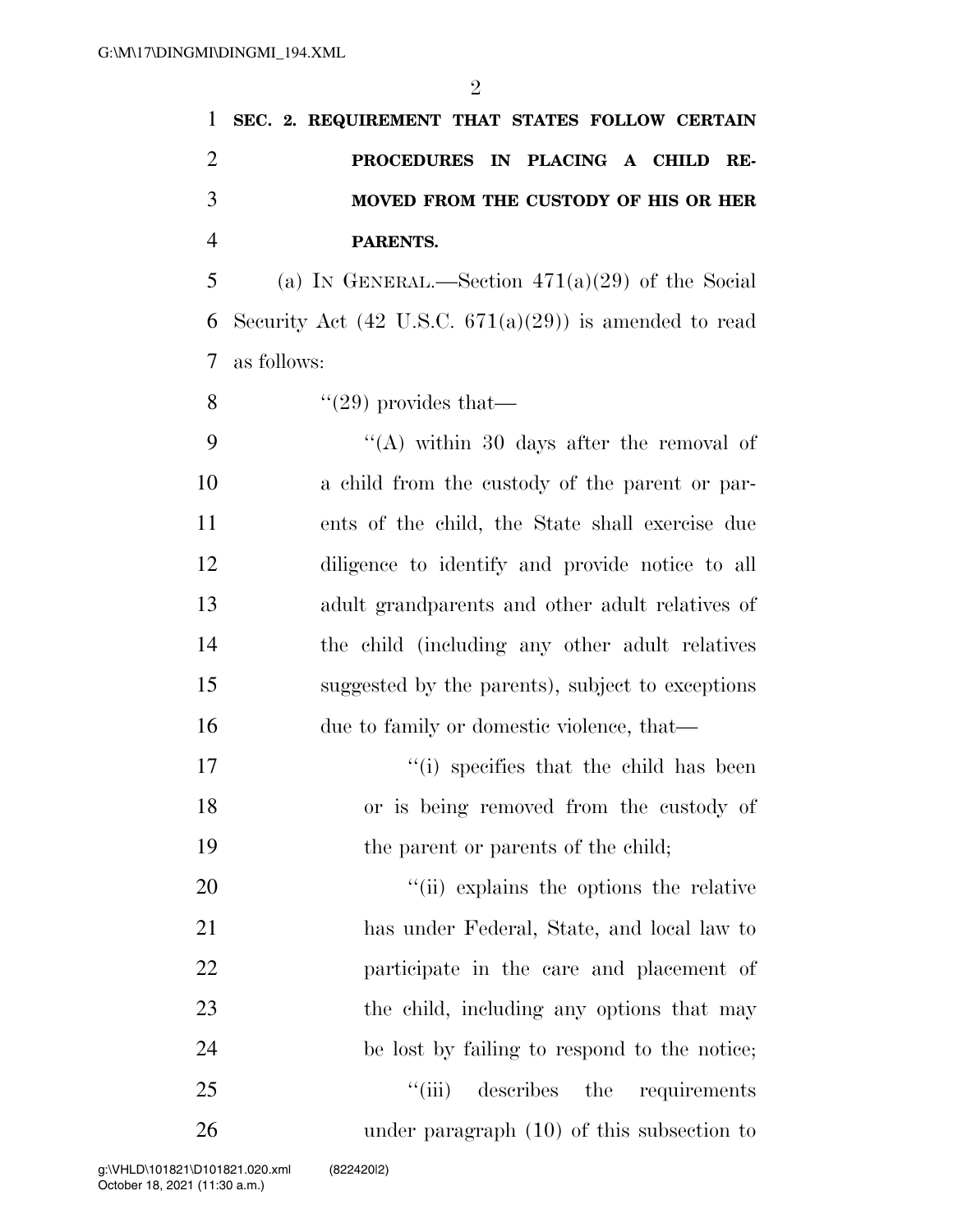become a foster family home and the addi- tional services and supports that are avail- able for children placed in such a home; and

5 ''(iv) if the State has elected the op- tion to make kinship guardianship assist- ance payments under paragraph (28) of this subsection, describes how the relative guardian of the child may subsequently enter into an agreement with the State 11 under section 473(d) to receive the pay-ments;

 ''(B) within 90 days after the State makes a placement decision with respect to the child, the State shall provide notice of the decision and the reasons therefor to each parent of the child, each relative who has expressed to the State an interest in caring for the child, the guardian, and the guardian ad litem for the child, the attorney for the child, the attorney for each parent of the child, the child (if the child is able to express an opinion regarding placement), and the prosecutor involved; and

24  $\cdot$  (C) the State shall establish procedures to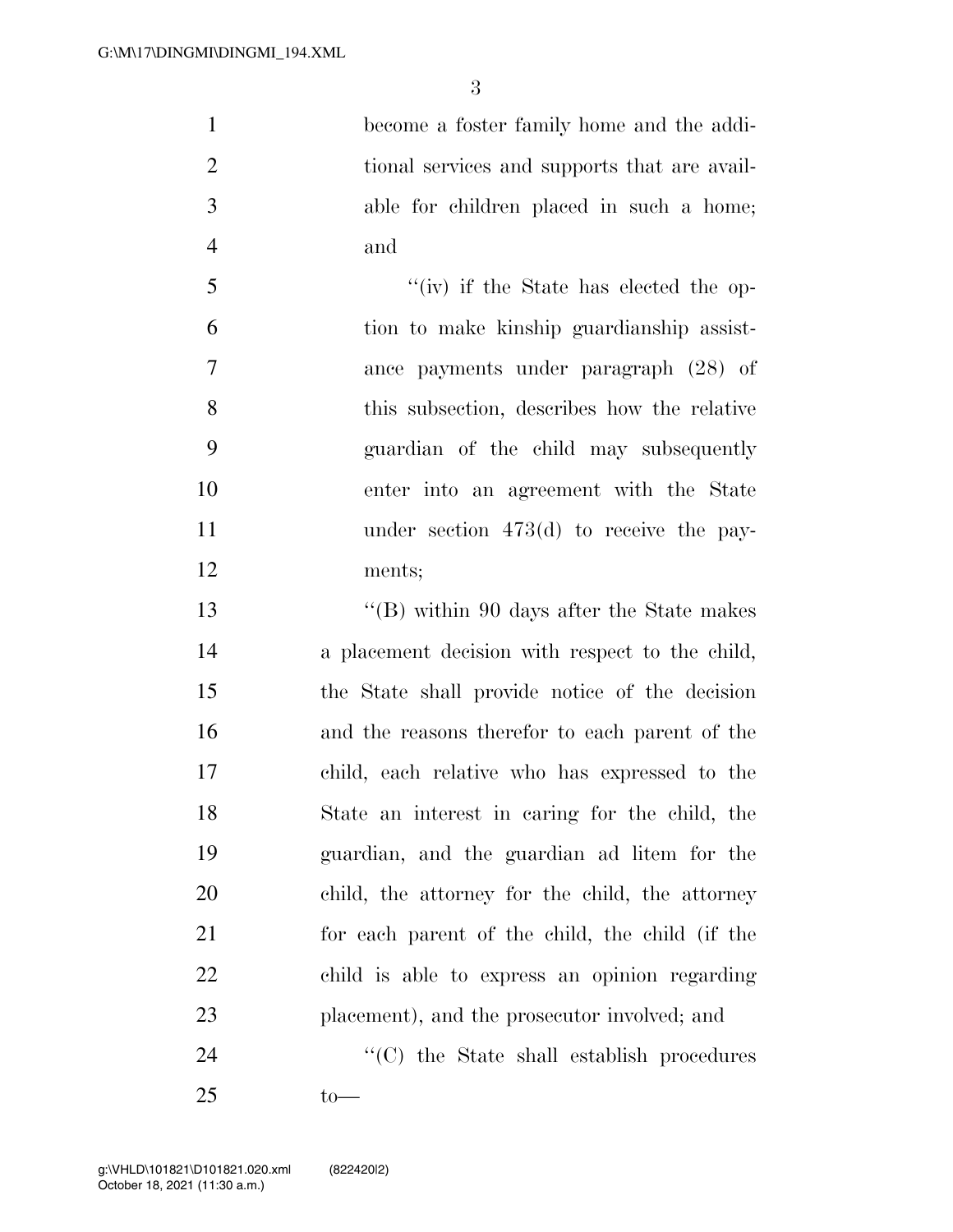| $\mathbf{1}$   | "(i) allow a person who receives a no-                 |
|----------------|--------------------------------------------------------|
| $\overline{2}$ | tice pursuant to subparagraph (B) to re-               |
| 3              | quest, in writing, within 5 days after re-             |
| $\overline{4}$ | ceipt of the notice, documentation of the              |
| 5              | reasons for the decision involved;                     |
| 6              | "(ii) allow the attorney for the child                 |
| 7              | to petition the court involved to review the           |
| 8              | decision; and                                          |
| 9              | $\lq\lq$ (iii) require the court to-                   |
| 10             | $\lq\lq$ commence such a review                        |
| 11             | within 7 days after receipt of a peti-                 |
| 12             | tion made pursuant to clause (ii); and                 |
| 13             | "(II) conduct such a review on                         |
| 14             | the record;".                                          |
| 15             | (b) EFFECTIVE DATE.-                                   |
| 16             | (1) IN GENERAL.—The amendment made by                  |
| 17             | subsection (a) shall take effect on the 1st day of the |
| 18             | 1st fiscal year beginning on or after the date of the  |
| 19             | enactment of this Act, and shall apply to payments     |
| 20             | under part E of title IV of the Social Security Act    |
| 21             | for calendar quarters beginning on or after such       |
| 22             | date.                                                  |
| 23             | (2) DELAY PERMITTED IF STATE LEGISLATION               |
| 24             | REQUIRED.—If the Secretary of Health and Human         |
| 25             | Services determines that State legislation (other      |